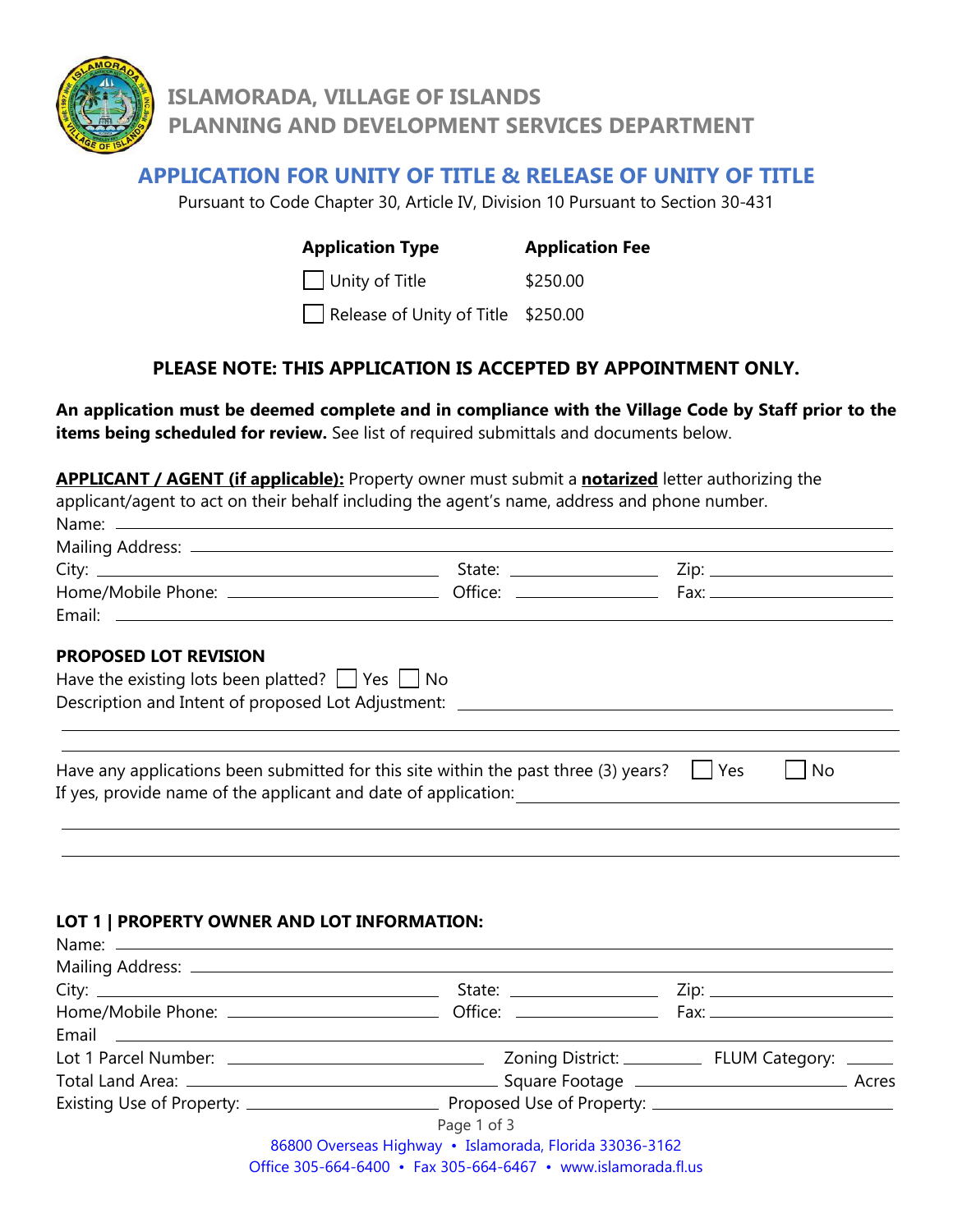### **LOT 2 | PROPERTY OWNER AND LOT INFORMATION (if applicable):**

| Email 2008 - 2008 - 2010 - 2010 - 2010 - 2010 - 2011 - 2012 - 2014 - 2016 - 2017 - 2018 - 2019 - 2010 - 2011 - |                                                                                                                                                                                                                                |  |
|----------------------------------------------------------------------------------------------------------------|--------------------------------------------------------------------------------------------------------------------------------------------------------------------------------------------------------------------------------|--|
|                                                                                                                |                                                                                                                                                                                                                                |  |
|                                                                                                                | Total Land Area: 2008 Contract Contract Contract Contract Contract Contract Contract Contract Contract Contract Contract Contract Contract Contract Contract Contract Contract Contract Contract Contract Contract Contract Co |  |
|                                                                                                                | Proposed Use of Property: _______________________________                                                                                                                                                                      |  |

### **LOT 3 | PROPERTY OWNER AND LOT INFORMATION (if applicable):**

| <b>SUBMITTAL REQUIREMENTS:</b> All of the following must be included in order to have a complete application<br>submittal.<br><b>Correct application fee.</b> Check or money order to "Islamorada, Village of Islands".<br>Notarized agent authorization letter, if applicable, including the agent's name, address and phone<br>number authorizing the applicant/agent to act on all property owners' behalf. |  |  |
|----------------------------------------------------------------------------------------------------------------------------------------------------------------------------------------------------------------------------------------------------------------------------------------------------------------------------------------------------------------------------------------------------------------|--|--|
| <b>Original Deeds.</b> One (1) copy of existing recorded deed(s) for all properties of the unadjusted lot(s) of<br>record.                                                                                                                                                                                                                                                                                     |  |  |
| <b>Property Record Cards</b> for all existing lots involved in the application.                                                                                                                                                                                                                                                                                                                                |  |  |
| Opinion of Title, no more than 60 days old, prepared and certified by an attorney licensed in Florida, on<br>the Village approved form, verifying the current ownership and title of all interested parties, including<br>mortgage holders, easement holders, etc. The opinion shall also contain a description of all encumbrances<br>or deed restrictions which limit the use of the property.               |  |  |
| Unity of Title / Release of Unity of Title on the Village approved form.                                                                                                                                                                                                                                                                                                                                       |  |  |
| Declaration of Covenants, Conditions and Restrictions (if applicable).                                                                                                                                                                                                                                                                                                                                         |  |  |
| <b>Survey Requirements</b> (if there are improvements).<br>A survey for the existing lot(s) must accompany the application at the time of submission that clearly<br>delineates between the existing conditions and the adjustments proposed, with an exhibit that clearly<br>identifies the existing and proposed legal descriptions.                                                                         |  |  |

# **If deemed necessary to complete a full review of the application, the Planning and Development Services Department reserves the right to request additional information.**